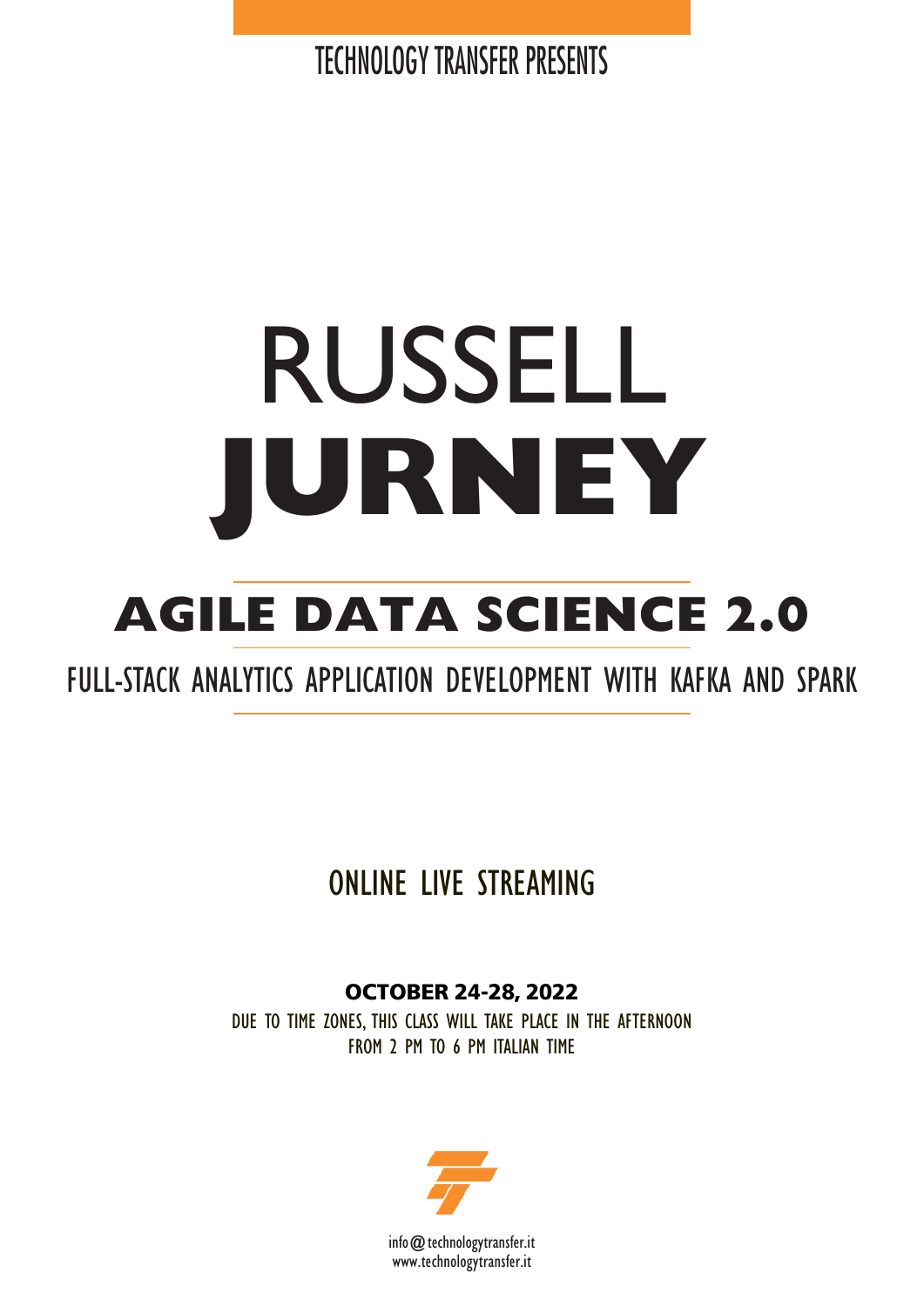## **ABOUT THIS SEMINAR**

Agile Data Science 2.0 covers the theory and practice of an agile development methodology created to enable analytics application development. Students will learn the theory and application of Agile Data Science, a development methodology in which a Data Scientist uses agile methods and a lightweight stack to perform fullstack analytics application development. Students will learn how to define, implement and use a Big Data full stack, and how to roll their own Big Data applications from the ground up. This will enable them to effectively present their findings as applications, helping them make change within technological organizations. Students will emerge from this course with skills and a technological template from which to derive their own applications using their own datasets.

#### **AUDIENCE**

- Data Scientists interested in learning "Big Data" application development
- Programmers interested in building full-stack Big Data applications
- Data Scientists interested in applying Agile methods to Data Science
- Practicing Statisticians who want to learn to build entire applications
- Entry level Data Scientists who want to learn how to craft full-stack applications

#### **Background requirements:**

- Basic understanding of imperative, C-like languages
- Some experience with Python
- Some exposure to Javascript
- Some exposure to HTML/CSS
- Some experience working with data (SQL or Excel counts)
- Basic Linux/bash experience, or expertise in running FOSS on Windows or a Linux VM (Windows will not be supported, so you need to be capable of setup yourself)

#### **Required materials and preparation:**

- Students must read Agile Data Science 2.0, Chapters 1-4, before the course begins
- Students must follow the setup instructions in Agile Data Science 2.0, chapter 2, to set up their development environment
- Students must download the book's source code at [http://github.com/rjurney/Agile\\_Data\\_Code\\_2](http://github.com/rjurney/Agile_Data_Code_2 ) .
- Students are recommended to have an Amazon Web Services account to launch the development environment (optional but recommended to fully participate)
- Students can run a script from the book's GitHub repo to initialize their system with all the example datasets

#### **Course Supplies: Acquiring The Book**

You can acquire the book, Agile Data [Science](http://github.com/rjurney/Agile_Data_Code_2 ) 2.0 from [Amazon,](https://www.amazon.it/Agile-Data-Science-2-0-Applications/dp/1491960116) [Wordery](https://wordery.com/agile-data-science-20-russell-jurney-9781491960110?cTrk=Nzk4MDg5MzR8NWE2OWIwMGIzMjZlYzoxOjE6NWE2OWFmZmVhMThmZTEuMjM1NDM2MjY6Y2U4NzU5Yzc%3D) (free shipping to Italy) or [eBooks.](https://www.ebooks.com/95787293/agile-data-science-2-0/jurney-russell/) You should do so in plenty of time to do the course reading, or as soon as you sign up for the course.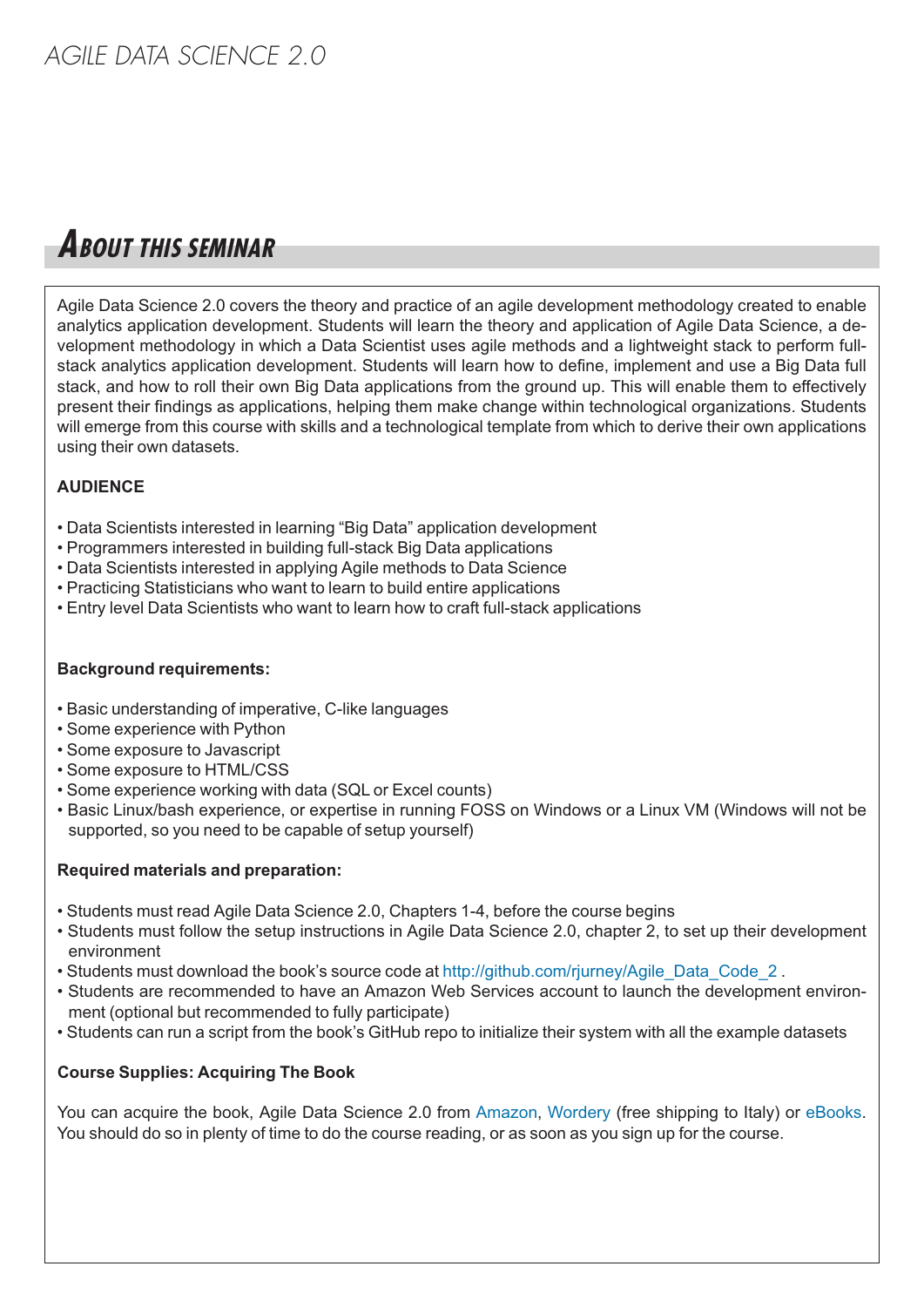## **OUTLINE**

#### **DAY 1**

#### **1. Lecture: Agile Data Science**

A lecture will present the analytics development methodology outlined in Agile Data Science 2.0. This will focus on how to think with agility while doing Data Science.

#### **2. Introducing the Analytics Stack**

The introductory unit will begin to establish a theoretical background for operating on data at scale. The terms Big Data and Data Science will be defined, analyzed and given a historical context. During the lecture we will introduce the software and system that form the backbone for performing Data Science in the field.

This stack is pictured below:



#### **3. Demo: Walking Through our Full Stack**

Students were instructed that course preparation required that they work through Agile Data Science 2.0 Chapter 2, Setup. We will review that setup, and then walk the class through the the operation of the stack, from the ground up.

We'll begin by looking at how we download data programmatically, and then inspect the files we download. We'll walk through using the Kafka console producer and consumer to send messages, and we'll store these messages in a file. Then we'll show how to upload the file to S3, and we'll view it in the AWS S3 interface. Next we'll process this file in PySpark, demonstrating a few APIs. Then we'll store the data from PySpark into MongoDB, followed by querying the data in MongoDB. Next we'll use Jupyter Notebooks to query MongoDB from Python, and we'll demonstrate a simple Flask application. Next we'll create a very simple Jinja2 HTML template which will load d3.js and fetch our data from Flask, rendering a simple chart.



At this point we will have interactively demonstrated the entire stack, and will have linked students to documentation for each step they can refer to as they work at each level.

#### **4. Exercise: Data Processing in PySpark**

Students will be presented with very simple API documentation with examples for 3-4 PySpark operations, and a simple dataset. They will be assigned a list of things to compute using these APIs. After ten minutes, I will ask a few students to present their answers and will cover correct answers to the exercises.

#### **5. Exercise: Querying Data in MongoDB**

Students will be presented with very simple API documentation with examples for 3-4 MongoDB operations, and a simple dataset. They will be assigned a list of things to compute using these APIs. After ten minutes, I will ask users to present their answers and will cover a correct answer to the exercises.

Next, I will present the students with an example of using PyMongo to query MongoDB from Python, and their assignment will be to write code to do the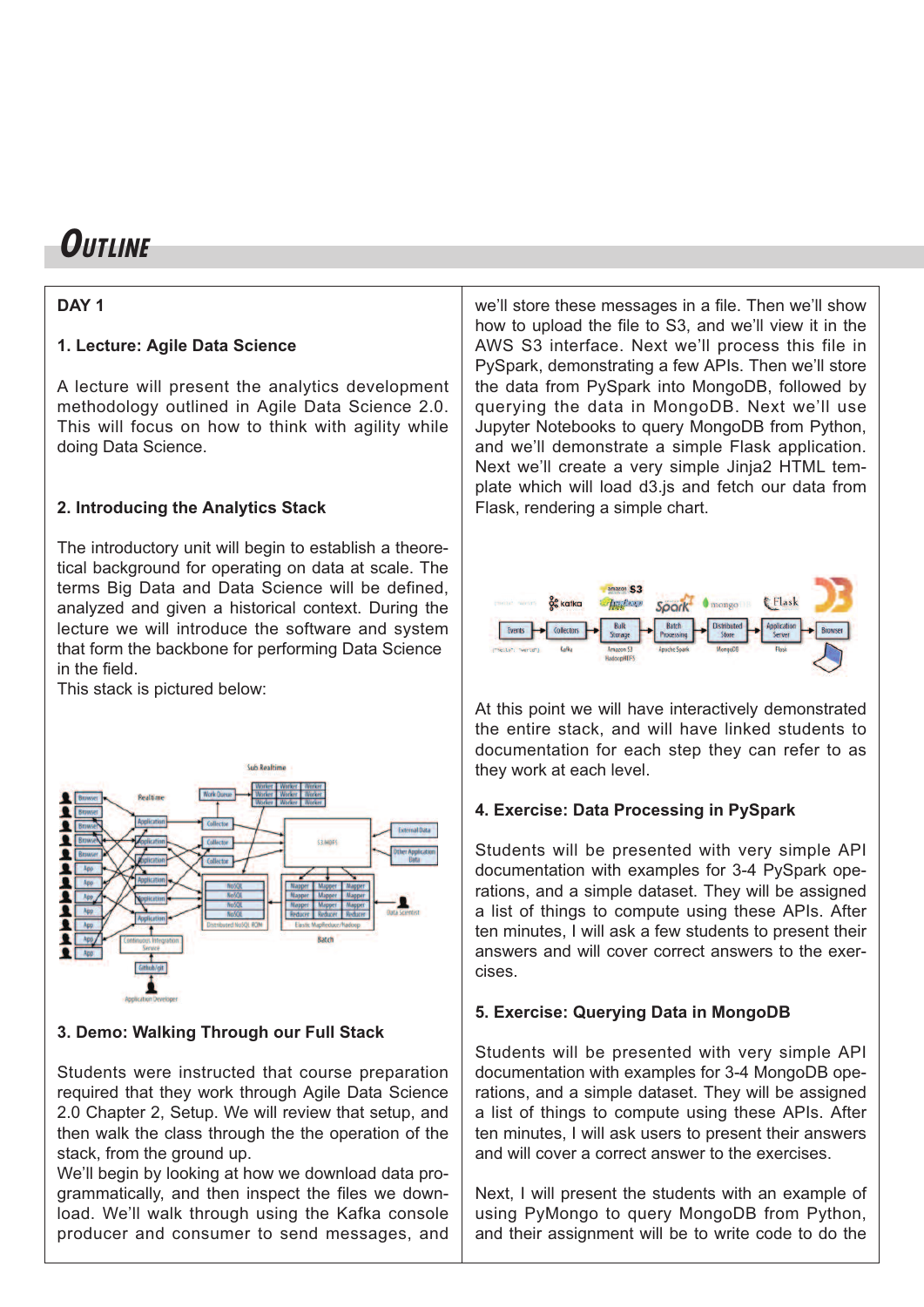same for a different dataset.

#### **6. Exercise: Creating a Web Service**

After a brief lecture around a demonstration of a Web Service from the example code, students will be given the assignment to create a slightly different Web Service around a different dataset. After fifteen minutes, I will demonstrate my own version of this Web Service, and then we'll discuss common problems and compare different implementations of the Web Service.

#### **DAY 2**

#### **7. Demo: Hacking Charts in d3.js**

We will start from a demo dataset and a corresponding Web Service providing that data in the javascript console of a browser. I will walk through the process of choosing which chart to use to visualize the dataset and then searching for examples of that chart type implemented in d3.js. I will show students the process of adapting existing d3.js examples to a different dataset. I will take them through, step by step, the process of altering only a few lines to make an example chart work for a different dataset.

#### **8. Exercise: Hacking Charts in d3.js**

Students will be supplied with example code of a Web Service that gives a blank page with d3.js and the example dataset already loaded. Students will be guided through deciding which chart to use and finding an example. Students will then be challenged to alter the example to fit the dataset in the exercise. At the end of the session I will review the correct answer, and we will address common pitfalls and problems that arose.

#### **9. Lecture/Demo: Predictive Modeling in PySpark**

A lecture/demonstration will cover the theory behind predictive modeling along with a corresponding implementation in PySpark/Spark MLlib.

#### **10. Predictive Modeling in PySpark**

Students will be assigned with building and testing a predictive model using a different dataset. Every 5 minutes or so I will review another portion of the answer so that stragglers can catch up.

#### **11. Deploying Spark Predictive Models**

A lecture will review how Kafka interacts with PySpark to deploy predictive models in real-time. We will cover the back-end operation of real-time predictive models using Kafka and PySpark.

#### **DAY 3**

#### 1**2. Exercise: Deploying Spark Predictive Models**

Students will be challenged with deploying an existing predictive model. They will use the Kafka console producer to generate requests for the model, and will retrieve predictions from MongoDB.

#### **13. Demo: Predictions on the Web**

I will show students how to create a Web Service to create prediction requests, and the corresponding front-end javascript code to submit a request to the Web Service and then poll for and display the result. I will use a notebook to walk through the back-end code and the console of a web browser to walk students through the front-end code.

#### **14. Exercise: Predictions on the Web**

A script in the GitHub repo will initialize the back-end of a predictive service. Students will then be challenged with implementing the front end of the service using the example from the previous step as a guide.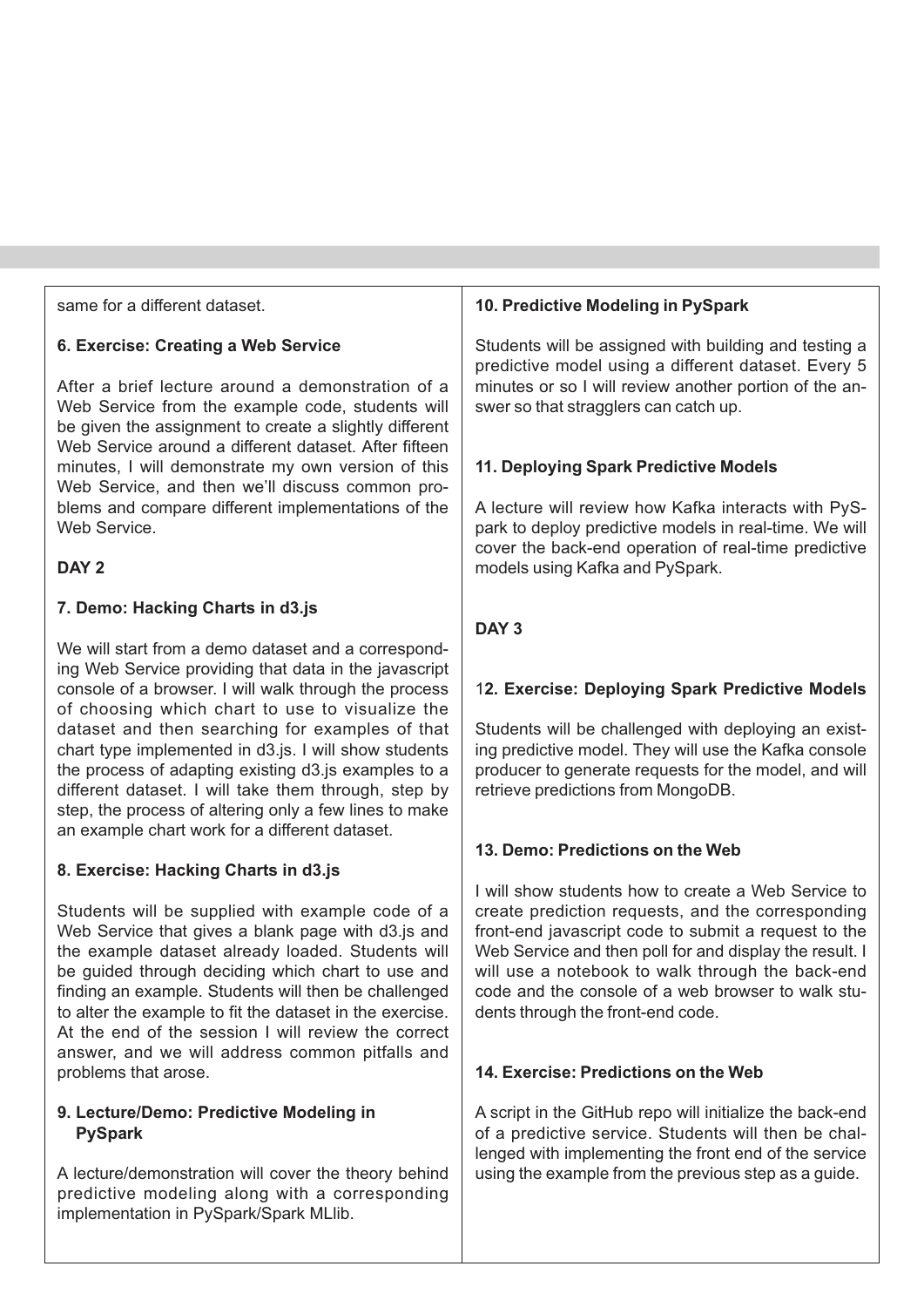#### **15.Build large knowledge graphs with GraphFrames**

Students will transform the tabular data we have worked with into a graph via Spark's GraphFrames library and learn how to do network science and perfect business knowledge graphs for business applications.

#### **16. Discussion: Lessons Learned**

A discussion will cover what students have learned, areas that are still unclear, pitfalls they found and solutions they discovered, what interested them about the material and how they plan to use it in the future.

#### **17. Lecture: Wrapping Up**

A lecture will walk through what the students have learned and the examples they have worked and will drive home the theory and application of full-stack Web development.

#### **EXPECTED OUTCOMES**

Define what someone will gain by taking this course: what they will know and be able to do by the end of it?

1. Participants will understand

- How to define "full-stacks" of Big Data tools
- How to apply Agile methods to Data Science
- Python/Flask Web development
- Exploratory data analysis against Big Data

#### 2. Participants will be able to

- Use full-stacks of Big Data tools
- Work with some of the most popular Big Data tools: Python, Spark, Kafka, Elasticsearch, MongoDB
- Build full-stack analytics applications
- Build visualizations in d3.js
- Build and deploy complete predictive analytics applications and systems
- Build Web applications using Python/Flask
- Explore Big Data interactively

#### **COMMON MISUNDERSTANDINGS**

- Big data tools are only for Big Data
- Big Data is too hard for me!
- It takes an entire team to build an analytics application
- Agile software methods apply directly to Data Science
- Agile doesn't work for Data Science
- Full-stack applications are beyond my reach!

#### **LEARNING ACTIVITIES**

Assignments prior to the live scheduled meetings online

Inspired by How to Flip a Class.

- Read Chapter 1, Theory, of Agile Data Science 2.0
- Work through Chapter 2, Setup, of Agile Data Science 2.0
- Read (the short) Chapter 3, Data
- Work through Chapter 4, Collecting and Displaying Records

This work prepares us to work our way through visualization, reports, interactive application development, and real-time predictive analytics.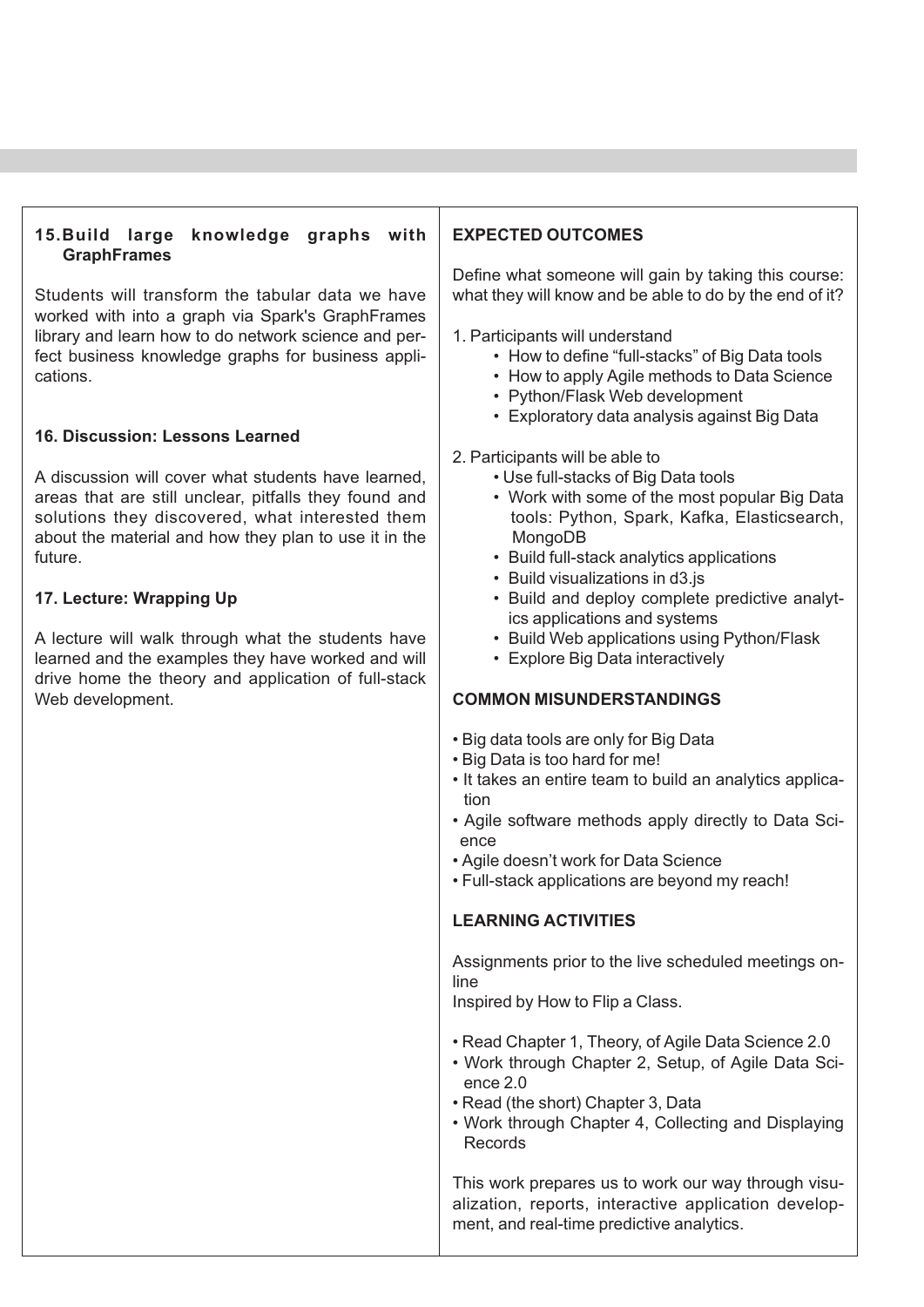## **INFORMATION**

#### **PARTICIPATION FEE e** 1400 The fee includes all seminar documentation. **SEMINAR TIMETABLE** 2.00 pm - 6.00 pm ( Italian time) **HOW TO REGISTER** You must send the registration form with the receipt of the payment to: info@technologytransfer.it TECHNOLOGY TRANSFER S.r.l. Piazza Cavour, 3 - 00193 Rome (Italy) **PAYMENT** Wire transfer to: Technology Transfer S.r.l. Banca: Cariparma Agenzia 1 di Roma IBAN Code: IT 03 W 06230 03202 000057031348 BIC/SWIFT: CRPPIT2P546 **GENERAL CONDITIONS DISCOUNT** The participants who will register 30 days before the seminar are entitled to a 5% discount. If a company registers 5 participants to the same seminar, it will pay only for 4. Those who benefit of this discount are not entitled to other discounts for the same seminar. **CANCELLATION POLICY** A full refund is given for any cancellation received more than 15 days before the seminar starts. Cancellations less than 15 days prior the event are liable for 50% of the fee. Cancellations less than one week prior to the event date will be liable for the full fee. **CANCELLATION LIABILITY** In the case of cancellation of an event for any reason, Technology Transfer's liability is limited to the return of the registration fee only.

| <b>RUSSELL JURNEY</b><br><b>AGILE DATA SCIENCE 2.0</b>                                                                                                       |                       |                                                                                                                        |
|--------------------------------------------------------------------------------------------------------------------------------------------------------------|-----------------------|------------------------------------------------------------------------------------------------------------------------|
| October 24-28, 2022                                                                                                                                          | $\sum_{n=1}^{\infty}$ |                                                                                                                        |
| Registration fee:<br>€ 1400                                                                                                                                  |                       | Stamp and signature                                                                                                    |
|                                                                                                                                                              |                       |                                                                                                                        |
|                                                                                                                                                              |                       |                                                                                                                        |
|                                                                                                                                                              |                       |                                                                                                                        |
|                                                                                                                                                              |                       |                                                                                                                        |
|                                                                                                                                                              |                       |                                                                                                                        |
|                                                                                                                                                              |                       | Send your registration form<br>with the receipt of the payment to:                                                     |
| If registered participants are unable to attend,<br>or in case of cancellation of the seminar, the<br>general conditions mentioned before are<br>applicable. |                       | <b>Technology Transfer S.r.l.</b><br>Piazza Cavour, 3 - 00193 Rome (Italy)<br>Tel. +39-06-6832227 - Fax +39-06-6871102 |
|                                                                                                                                                              |                       | info@technologytransfer.it<br>www.technologytransfer.it                                                                |

 $\sim$   $\circ$